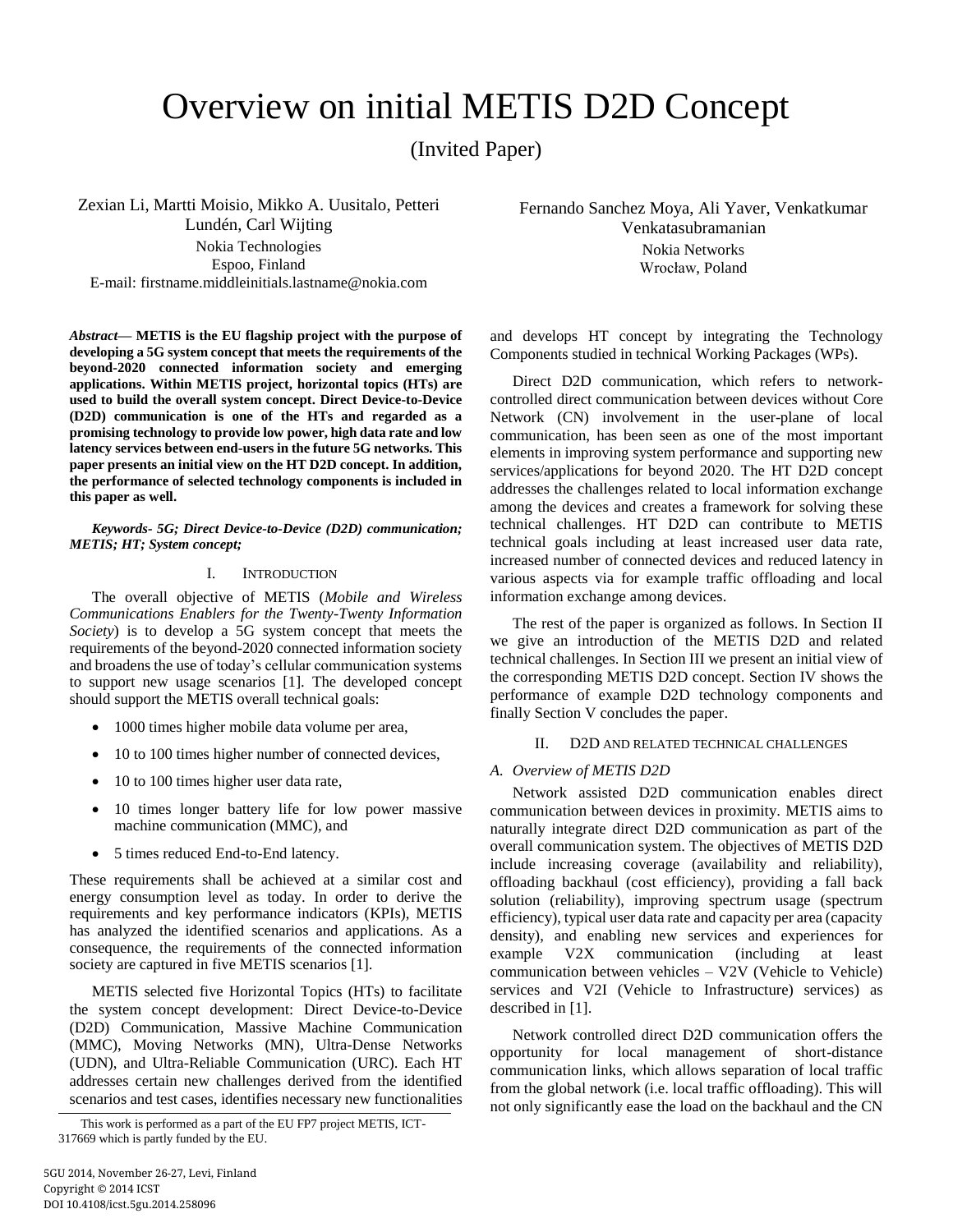which is caused by data transfer and related control signaling, but will also reduce the necessary effort for traffic management at the central network nodes. Based on direct D2D communication, local data caching and sharing zones can be easily set up, allowing content sharing by a large number of users without putting heavy load on the wide area network. Direct D2D communication therefore extends the idea of distributed network management by incorporating the end devices themselves into the network management concept. In another flavor of direct D2D communication, mobile devices may act as relay stations in a multi-hop transmission environment from distant mobiles to base stations. These cases considered within METIS are illustrated in [Figure 1.](#page-1-0)



<span id="page-1-0"></span>Figure 1 Exemplary usage of direct D2D communication scenarios

Direct D2D communication can be utilized in various scenarios with significantly different requirements and thus the following sub-topics have been identified within METIS [\[2\]:](#page-5-1)

- D2D-N for Non-critical applications, e.g. traffic offloading in mobile broadband scenarios where the service can be provided at the level of best effort.
- D2D-C for Critical/ultra-reliable applications, e.g. V2X communication, where fast establishment of the links and ultra-reliable communication of low to moderate amounts of data with very low latency are the key factors to be considered.
- D2D-M for direct M2M communication. In this case, power consumption and protocol overhead are more important than latency, and the established links can be valid for longer time due to low mobility.
- D2D-B for Backhaul applications to provide selfbackhaul in multi-hop mesh networks in e.g. UDN deployments.

# *B. Technical challenges*

Considering the D2D relevant scenarios, the identified key technical challenges lead to at least the following questions:

• Device discovery

Efficient network assisted D2D discovery, which is used to determine the proximity between devices and the

potential to establish a direct D2D link, is a key element in order to enable D2D communication and also possible new applications. Device discovery tries to solve the problem of how to enable an efficient discovery of devices in proximity. Device discovery latency and efficient resource usage are among the KPIs.

Communication mode selection

Mode selection is another core function which controls whether two devices will communicate each other in direct D2D mode or in regular cellular mode. When the devices communicate in direct mode, they can take advantage of their proximity and may reuse cellular resources for the direct communication link. In cellular mode, the devices communicate through a common or separate serving base station by means of traditional cellular technology. How to select the most appropriate communication mode? What are the criteria for mode selection or on which time-scale should mode selection ideally be performed?

• Co-existence and interference management

Considering co-existence and related interference issues, at least two different aspects should be taken into account: (1) co-existence among a large number of D2D links, and (2) co-existence among D2D links and regular cellular links. Should we take well-known centralized interference management or distributed interference management should be adopted? In addition, the impact due to RF impairment which can bring addition interference should be studied as well.

Multi-operator or inter-operator D2D operation

Inter-operator D2D is a clear requirement resulting from e.g. V2X communication and supporting inter-operator D2D operation is very essential to HT D2D concept. Without multi-operator D2D support, the applicability of METIS D2D solution to e.g. Cooperative Intelligent Traffic Systems (C-ITS) will be quite limited. Considering inter-operator D2D operation, issues to be solved include, for example, spectrum usage and how to control and coordinate UEs in D2D communication across multiple operators' networks.

#### III. METIS HT D2D CONCEPT

Taking into account the technical challenges as discussed in Section II, the initial METIS D2D concept is illustrated in Figure 2. From the figure it can be observed that the direct D2D communication is controlled by the network and the D2D data is shared among local devices. Within the link between local devices, it is also possible to include D2D related control information especially if considering the D2D relay scenario.

As shown in Figure 2, different circles represent certain key technology components to build the HT D2D concept ranging from air interface to spectrum management. In the following, METIS D2D concept is introduced by looking at the selected key technology components to address technical challenges.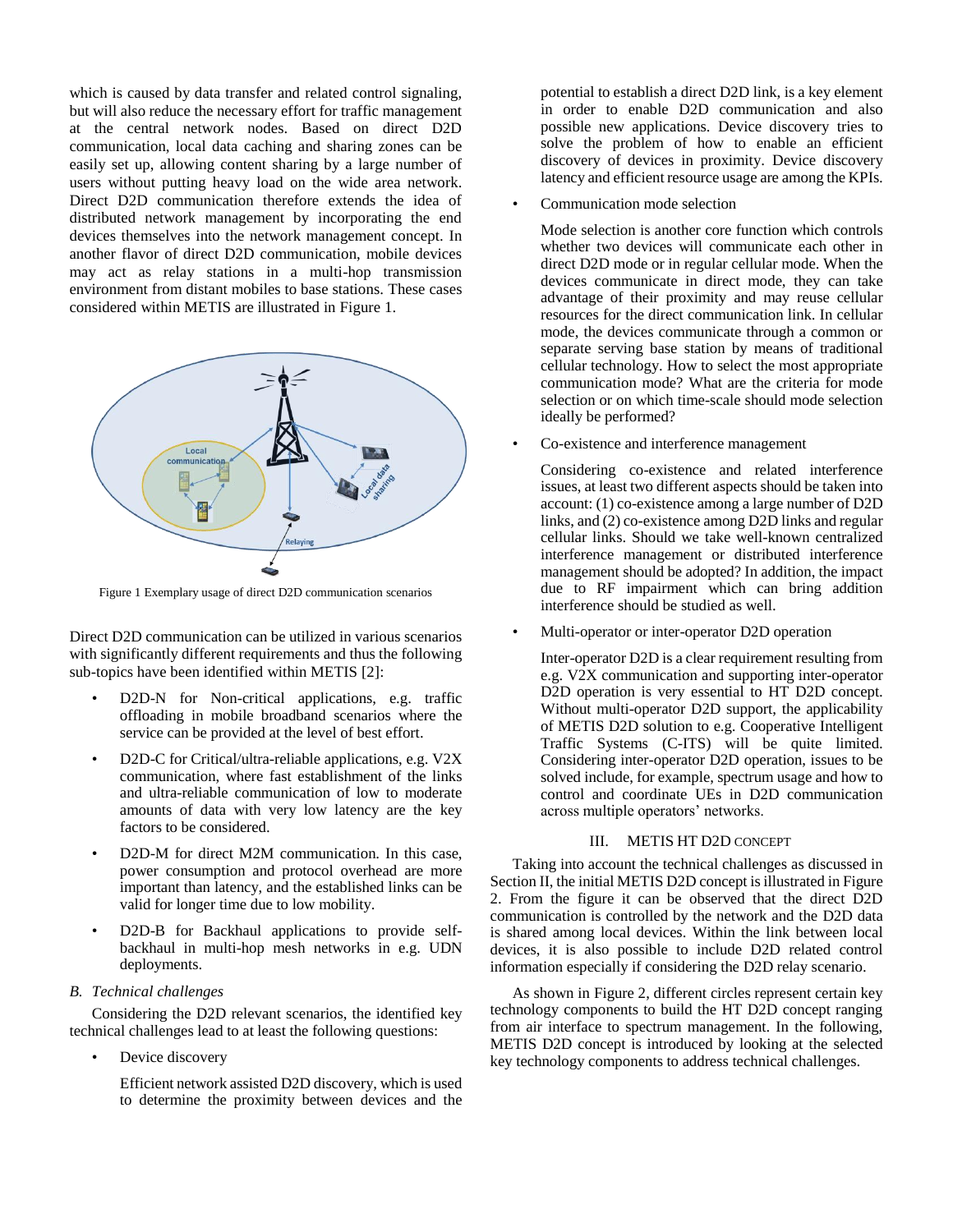

Figure 2 METIS HT D2D Concept

## **Flexible air interface**

As a result of the broad set of requirements and KPIs from 5G scenarios, a flexible air interface concept is proposed [\[4\].](#page-5-2) With the help of air interface management, a set of different configurations for different modes of operation are considered to allow the air interface to be individually configured according to the actual system conditions and service requests. Changing configurations should be achieved by simply adapting the parameter set. One example criterion for the air interface selection is mobility. For example if the involved D2D devices are with low mobility, a TDD based air interface composed of a scalable frame structure enables cost-efficient local communication to be selected. Ongoing research topics cover dynamic partitioning of UL/DL periods in TDD mode to account for the potential highly asymmetric traffic. However, if the devices are in the scenarios with high speed, the air interface designed for moving networks and V2X communications should be adopted. Since the quality of transmission strongly depends on the proper knowledge of the radio channel, the research embraces novel channel estimation techniques for highly timevariant channels and channel prediction. In addition, the technology component "signaling for MMC" develops an optimized signaling structure to extend the coverage of MMC via direct D2D communication.

# **Device discovery**

A unified discovery framework is under investigation by taking into account the benefits from both centralized and decentralized solutions, i.e. both UE-based and NW-based schemes. Methods for adjusting the size of the resource pool (used for discovery message transmission) and grouping UEs to achieve high resource reuse are investigated to increase the discovery efficiency. The trade-off between the centralized and decentralized mechanisms is evaluated by means of discovery probability. Cluster based discovery scheme is under study

which is more suitable for the scenarios with partial or no NW coverage.

#### **Communication mode selection**

With the assumption that D2D is operated with the same carrier frequency as regular cellular communication, both distributed Channel State Information (CSI) based and location based mode selection schemes are studied.

 *Distributed CSI-based mode selection*: depending only on the information that is specific to the D2D pair. With the assumption that the large scale fading between the D2D transmitter and receiver and between the D2D transmitter and the Base Station (BS) are available, the direct D2D communication mode is selected if the hypothetical capacity values corresponding to the direct links are higher than the hypothetical capacity values of the cellular links, being possible to apply an offset  $\Delta$  value (a configurable system parameter measured in bit/s/Hz) to control the offloading of the infrastructure by direct D<sub>2</sub>D communication.

In addition, mode selection in overlay D2D can take advantage of the fact that only D2D users transmit in the D2D part of the spectrum. A potential D2D user measures the D2D spectrum and uses a threshold-based test (e.g. energy detection) to decide whether it transmits in D2D mode or in cellular mode. In this way, the mode selection becomes completely decentralized eliminating signaling overhead between the D2D users and BS. And mode selection for the scenario with UEs from different operators is considered as well.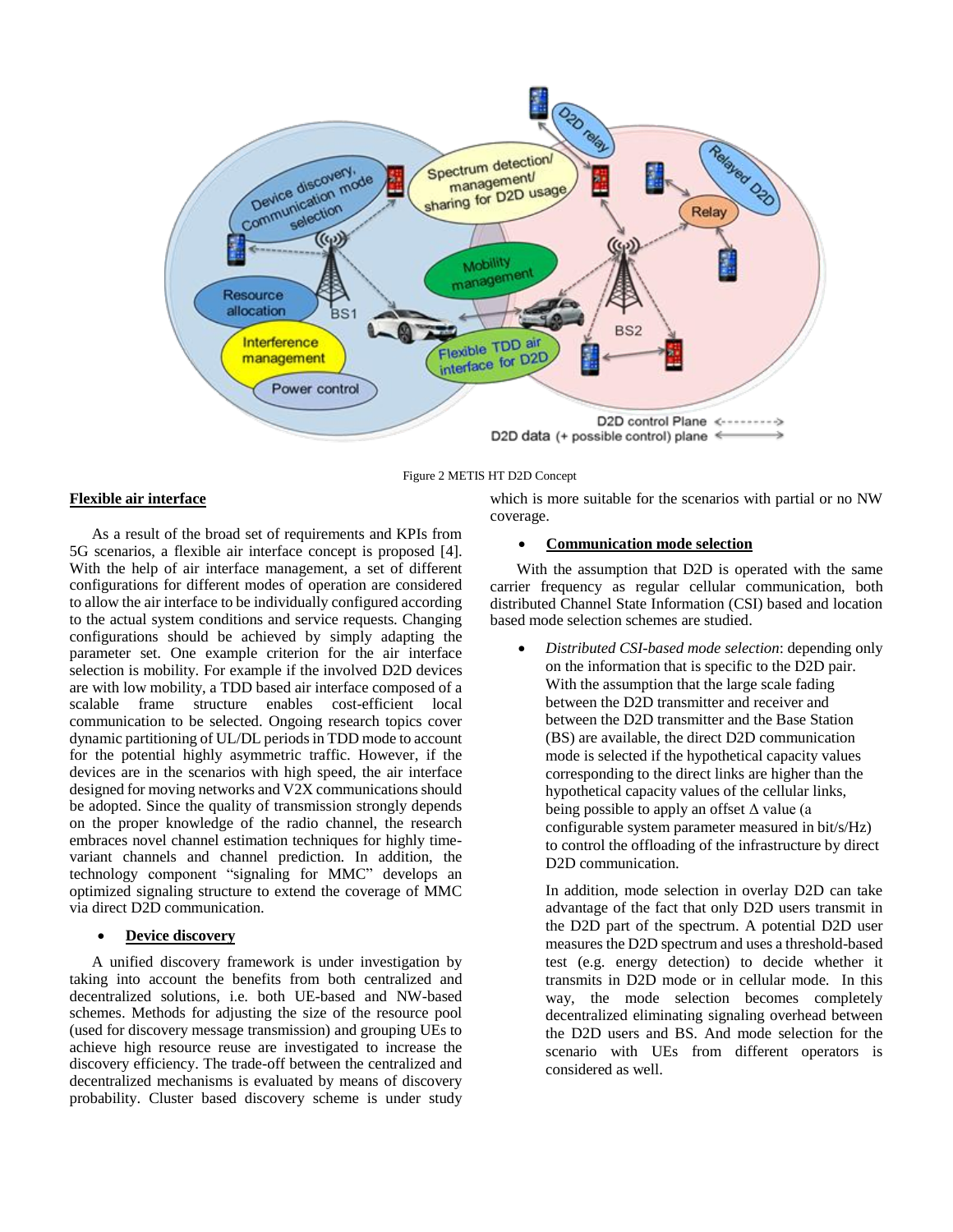- *Location based mode selection*: based on users' location information, the BS estimates the distances between candidate D2D users and between each of the candidate users and the BS. The distances are then mapped to the corresponding received signal powers by utilizing appropriate path loss model. Based on the distance and the estimated path loss, the BS decides whether the users can transmit using a direct D2D link or the normal communication link via the BS.
- *Combined resource allocation and mode selection in multi-cell:* A flexible TDD scheme that makes use of different degrees of coordination among cells and different time scales of mode switching based on path loss or SINR is described in [\[5\].](#page-5-3)

# **Co-existence and interference management**

Efficient resource allocation is one way to handle the interference issues. Within METIS, resource allocation approaches covering both single cell and multi-cell are considered. Further for location based resource allocation, the BS uses distances between the users and from the users to the BS for estimating the path losses and the Signal-to-Interference Ratio (SIR) of the users sharing the same resources. The selection of the best candidate for resource reuse is based on the distance. On top of centralized resource allocation, distributed resource allocation is considered as well, for example decentralized interference aware scheduling for D2D was studied. In addition, as another powerful tool to handle interference, distributed iterative power control is studied as well, which exploits the covariance measurements performed by D2D receivers and feeds back in a distributed fashion to the respective transmitters to adjust transmit powers. In addition, the mechanisms to handle the adjacent band interference resulting from RF impairments are studied as well. This is targeted to the scenarios where D2D and regular cellular communication are running on the adjacent carrier frequencies.

## **Mobility management**

Due to the introduction of direct D2D communication as a new transmission mode, an optimized mobility management procedure, e.g. by defining a new D2D handover criterion in addition to the traditional cellular handover criteria is proposed. In addition, the D2D UEs should be controlled by a minimum number of BSs in order to provide better user experience, especially considering unnecessary latency resulting from information exchange among BSs. Based on these considerations, two smart mobility management solutions were proposed [\[6\]](#page-5-4) which can be used to minimize the negative impacts (e.g., larger latency and additional signaling overhead) of multi-site radio resource control on D2D communications by controlling the D2D handover and cell selection during the mobility of D2D UEs: D2D-aware handover and D2D-triggered handover.

## **D2D relay and relayed D2D**

Different forms of D2D relays are supported based on METIS solutions. For D2D relay (i.e. UE-to-NW relay), one example is the multiple-stream based relay where communication from a multi-antenna BS to a multi-antenna UE,

assisted by other multi-antenna UEs acting as relay nodes, is considered. In addition, relayed D2D (i.e. UE-relay station (RS)- UE) is also under investigation where two or more communication device pairs are assisted by a relay station as illustrated in Figure 2. The research topics include distributed coding for the multiple access multiple relay channel, bidirectional relay with non-orthogonal multiple access, closedloop and open-loop techniques in a network with D2D relaying. In addition, underlay D2D communication with physical layer network coding is under investigation as well [\[7\].](#page-5-5)

# **Spectrum management/sharing**

Identifying suitable spectrum for D2D operation can bring significant performance improvement to the whole system. Taking into account the requirements from D2D related test cases, suitable spectrum can be identified after the analysis of pros and cons, possible ways of spectrum sharing, negotiation with other entities and other necessary steps. Moreover mechanisms enabling spectrum sharing among operators are under study as well.

# IV. D2D PERFORMANCE EVALUATION

In this section we will have a look at the system performance of two example D2D technology components: "Further enhanced Inter-Cell Interference Coordination (ICIC) in D2D enabled HetNets" and "Multi-cell coordinated and flexible mode selection and resource allocation for D2D" [\[5\].](#page-5-3)

# *A. Further enhanced Inter-Cell Interference Coordination in D2D Enabled HetNets*

According to the proposed scheme, the resource allocation for a direct D2D link is controlled by the macro cell and the muted subframes from macro cell for small cell usage can be re-used by D2D links if both devices are far away from the small cell. The devices of a D2D pair carry out measurements during muted subframes of controlling macro BS. If no nearby small cell detected, the D2D pair can be allocated with the resources within those muted resources, otherwise unmuted resources are used. Here we will evaluate the performance in Test Case 2 "Dense urban information society" [\[1\].](#page-5-0) The network layout is shown in [Figure 3.](#page-4-0) Three-sector macro cells are on top of the building and two cells per micro-station point toward the main street with the same antenna pattern as macro cells. Mobiles are dropped uniformly on the streets. Detailed scenario parameters can be found in [\[3\].](#page-5-6) 

A quasi-static TDD system simulator is used. Both downlink and uplink directions are simulated at the same time during one simulation run. In the reference case, D2D is able to use macro cell UL resources only, and we compare that to the case where D2D is able to use also micro cell UL or DL resources with and without Reference Signal Received Power (RSRP) restriction (RSRP to nearest small cell). Simulation parameters are shown in Table 1 and a more detailed description of the simulation setup can be found in [\[2\].](#page-5-1)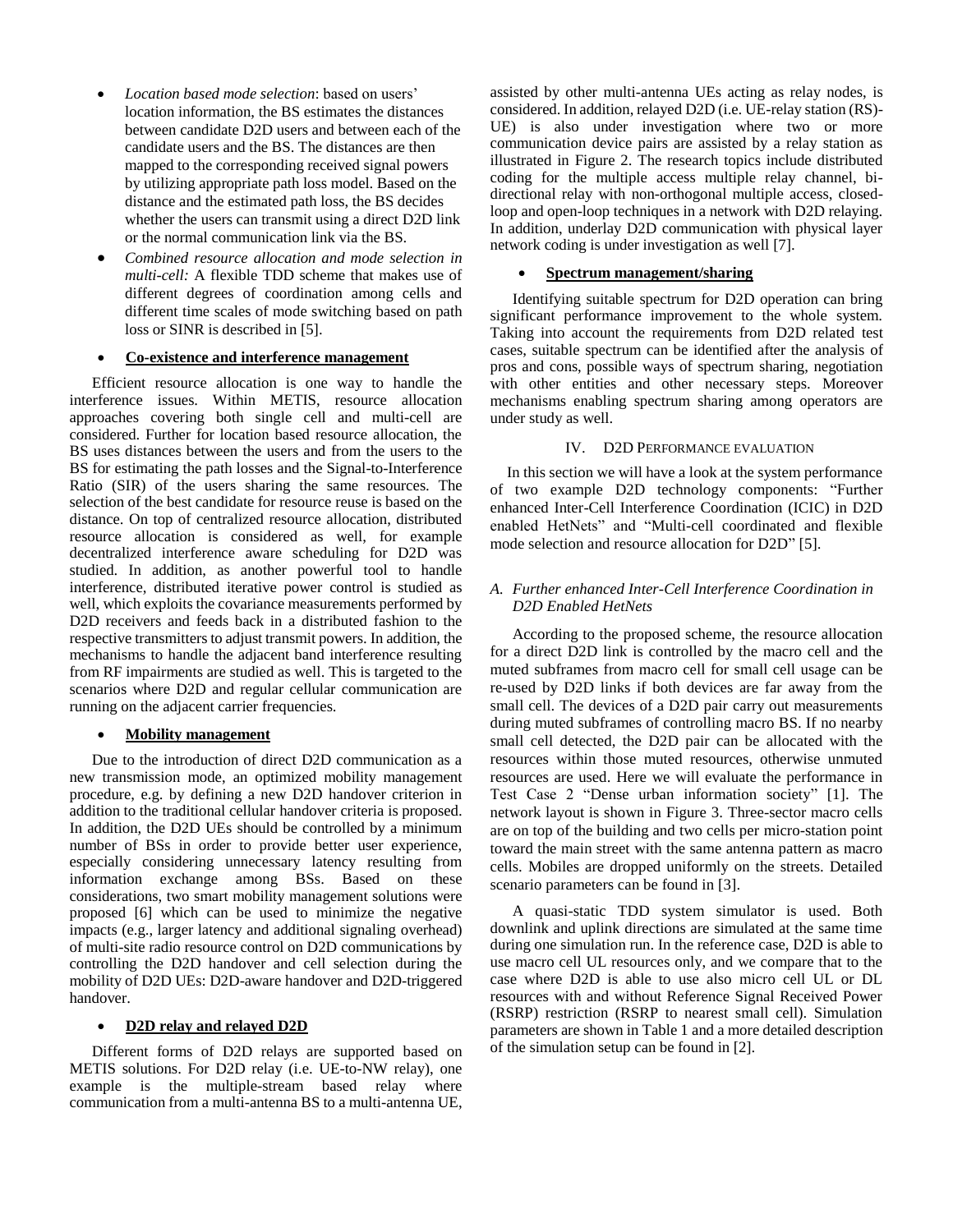

<span id="page-4-0"></span>Figure 3. Network layout. The middle area in the center marked with red rectangle is the area where statistics is collected.

| Parameter                  | Value                                                          |
|----------------------------|----------------------------------------------------------------|
| Scenario                   | METIS dense urban, outdoor<br>pedestrian                       |
| Path loss model            | METIS TC2 Outdoor and D2D<br>propagation model [3].            |
| UE distribution            | 12 UEs per cell, 50% D2D, D2D<br>connections allowed up to 50m |
| Spectrum                   | 10 MHz at 2 GHz                                                |
| Traffic                    | <b>Full Buffer</b>                                             |
| Tx Power (Macro, pico, UE) | $[43, 30, 20]$ dBm                                             |
| Mobility                   | No                                                             |

Table 1: Simulation Parameters

Figure 4 shows the gain on mean D2D UE throughput versus the corresponding loss in mean cellular UE throughput in small cells (due to the increased interference from D2D users). From the results it can be observed that the usage of the resources reserved for small cell can lead to substantial throughput/ capacity gain for D2D UEs. With properly selected threshold of the safety distance (in terms of RSRP margin from nearest small cell), the performance gain can be achieved with negligible impact on the small cell capacity. The exact gains depend on the scenario (in particular the density and coverage of the small cells). For downlink, the gains are much smaller. It should be observed that the best overall gains are achieved with quite tight RSRP restrictions for D2D communication – around -80dBm. These results can be used to balance the trade-off between cellular performance and D2D performance.

# *B. Multi-cell coordinated and flexible mode selection and resource allocation for D2D*

This section introduces a joint resource allocation and mode selection scheme based on the flexible TDD-based air interface proposed in [8] and the work in [\[9\].](#page-5-7) The resource allocation and mode selection schemes are described as in the following:

**Standalone decentralized scheme:** a fully decentralized scheme without signaling exchange between small cells. However, it is assumed that each individual small cell BS gathers full information from the D2D users and the cellular users for scheduling as well as D2D reuse decisions.



Figure 4 Gains and losses when using D2D with UL resources (D2D-UL) or with DL resources (D2D-DL).

Every BS makes resource allocation (scheduling) and UL/DL switching decisions only for its own D2D users and cellular users. In each cell scheduling decisions are made based on the criteria of packet delay weighted throughput on a resource block basis. Interference-aware scheduling is performed in slot *# t*, by assuming that the D2D users of a small cell feedback SINR per resource block based on the estimate from time slot *# t-1*.

**Fully centralized scheme:** here the resource allocation and UL/DL switching decisions are made by a central entity for both D2D and cellular users in a coordination group. In this case, it is assumed that the same entity also possesses instantaneous interference information received from all the other small cells and UEs which are not in the coordination group. Thus, scheduling decisions are made for all the links within the coordination group. The criterion is now to maximize the sum of delay weighted throughput across the D2D and cellular links in coordinating cells and is again done on a resource block basis. It is noted that muting a link is included as an option. The optimization metric is similar to [\[9\]](#page-5-7) but now also includes D2D users in the brute-force search.

**Mode selection based on path loss or** *slow* **mode selection:** D2D traffic of a particular D2D pair is routed through the small cell BSs (DID, Device-Infrastructure-Device communication mode) when the uplink path loss towards the serving BS is lower than the path loss of the direct D2D link between the devices.

**Mode selection based on estimated SINR from previous TTI or** *fast* **mode selection:** Mode selection is based on the estimated SINR of the UL and the direct D2D link. This calculation is done on TTI level and based on SINR estimation from the previous TTI. A bias can be applied to favor direct D2D link and to leverage the hop gain over traditional DID communication.

The performance in terms of packet delay for different resource allocation and mode selection variants is compared.

The scheduler balances achievable throughput with packet delay fairness, with the key performance indicator the 95 percentile delay in terms of the serving time required between the time of packet arrival and time of the completion of packet delivery. The main simulation assumptions are summarized in Table 2.